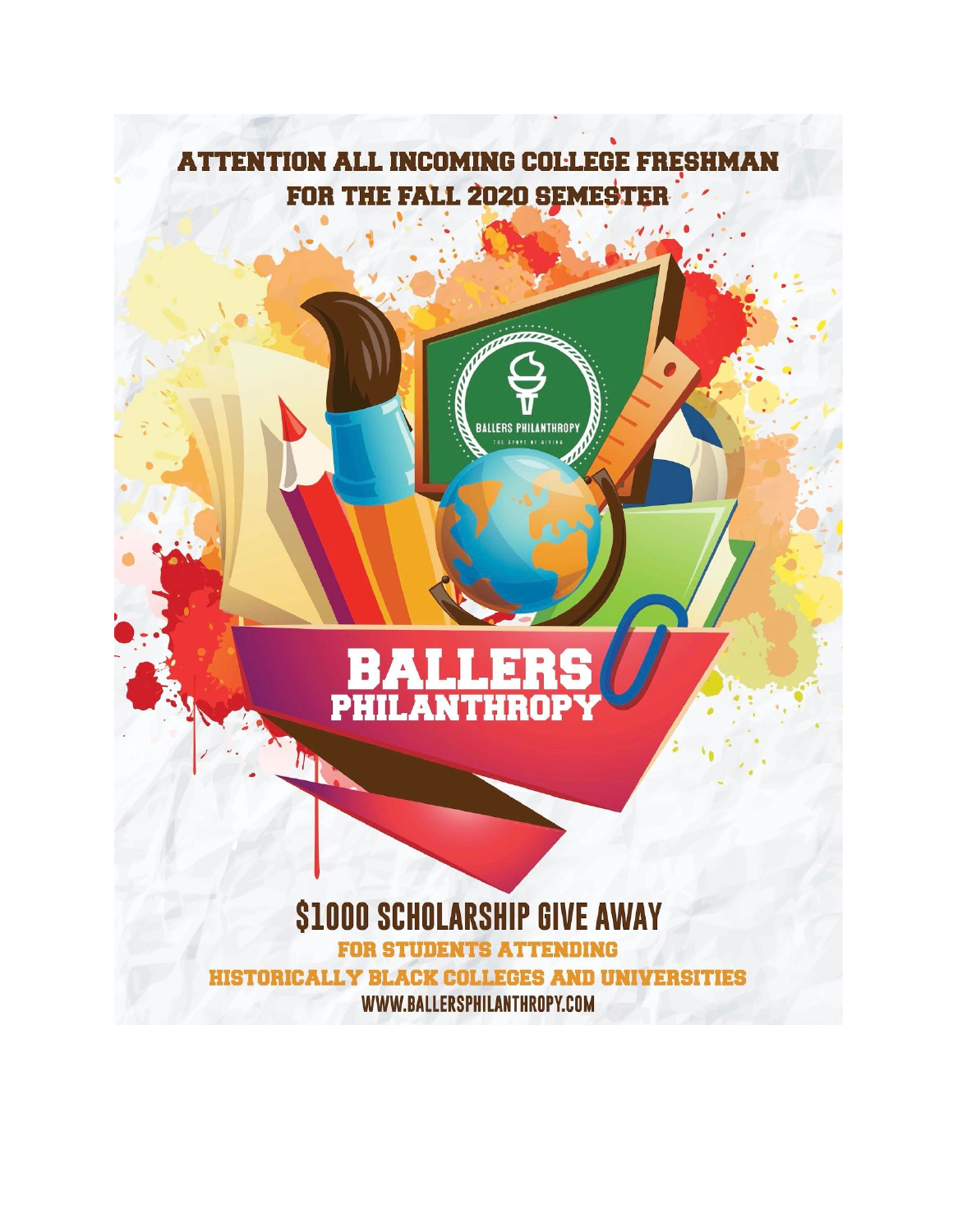## **Ballers Philanthropy Application and Selection Procedures**

Ballers Philanthropy, LLC is proud to announce the application and selection procedures for the 2020 Ballers Philanthropy Scholarship Program. This is an opportunity to help with some of the financial burdens for incoming freshmen that will be attending a Historically Black College or University. It is an exciting way to make a significant contribution to the community and help provide the opportunity for these young scholars to further their education.

The Ballers Philanthropy Scholarship Program is opened to all residents of the United States. Candidates must be a recent high school graduate with at least a 3.0 GPA or higher and enrolled to attend an HBCU for the Fall 2020 semester. Applicants will be required to provide evidence of their involvement in the community via essay questions and references.

In order to be considered, the original application packet with supporting documents must be submitted by no later than Friday, July 17, 2020. All applicants will be notified via email about the submission and status of the application. Applicants must submit the following documents:

- A completed application form.
- Hold harmless agreement with applicant signature
- Two letters of recommendation from at least two different organizations/locations, non-family members, such as teachers, employers and community-civic leaders, who are familiar with the applicants accomplishments and personal characteristics and values . Letters of recommendation are to be typed, including the authors original signature, full name, position or title, address and telephone number.
- Typed responses to at least 3 essay questions (two paragraph limits per question)
- Copy of official high school transcript

The selection process will consist of a thorough review of all application packets. Applicants education, essays and general merit will be evaluated.

The purpose of the Ballers Philanthropy Scholarship Program is to grant the opportunity for young scholars to develop leadership skills and showcase their academic achievements. Ballers Philanthropy's mission is to produce future leaders of our community.

Deadline to submit completed original application packet with all supporting documents is:

## **Friday, July 17, 2020**

Scan and email to: [Teresa.Anlavan@BallersPhilanthropy.com](mailto:Teresa.Anlavan@BallersPhilanthropy.com)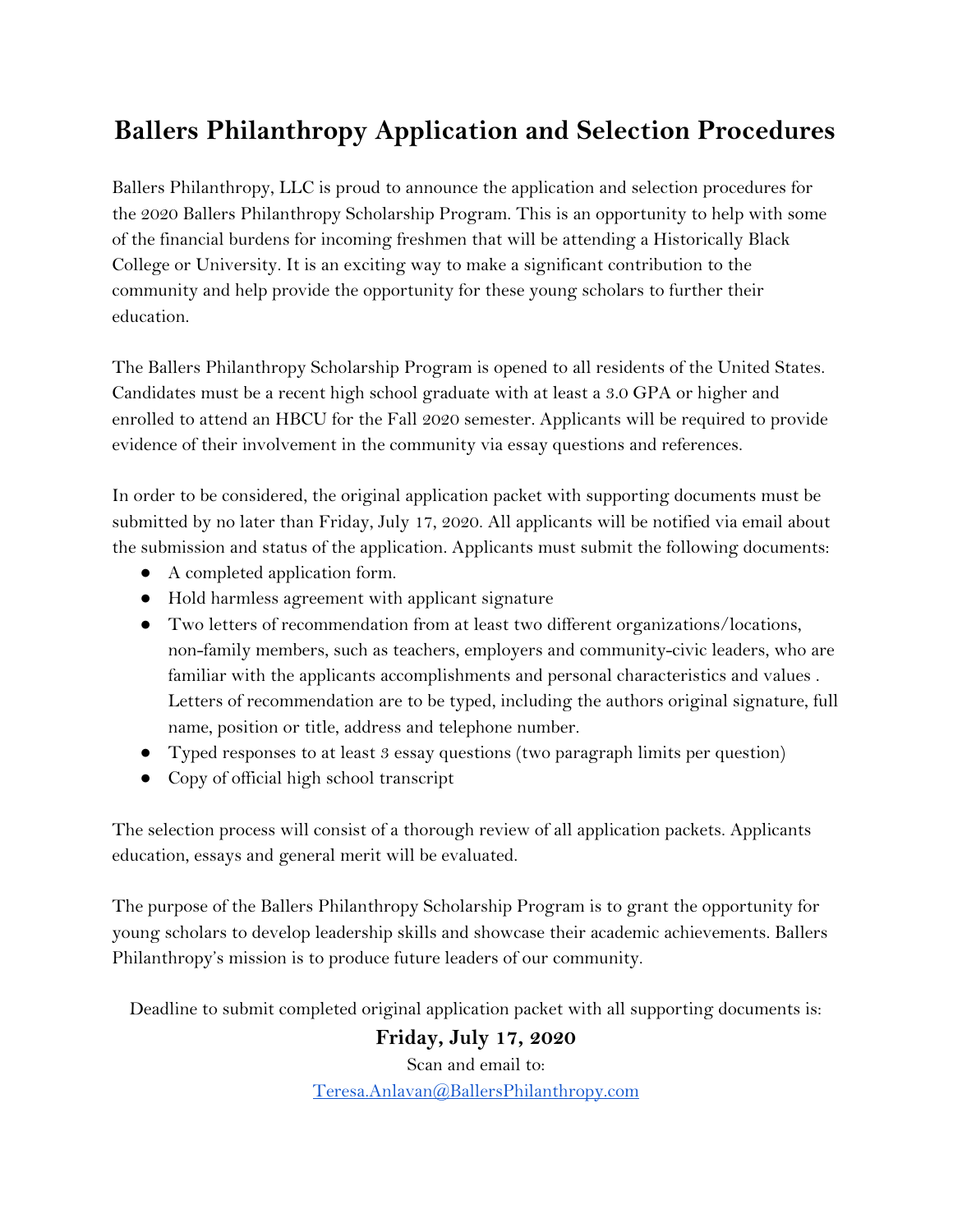## **Ballers Philanthropy Application**

| Name:                  |  |
|------------------------|--|
| <b>Street Address:</b> |  |
| City, State. Zip       |  |
| Home Number:           |  |
| Cell Number:           |  |
| Email:                 |  |
| Date of Birth:         |  |
| School:                |  |
| Current GPA:           |  |
|                        |  |

COMPETITION: Judging criteria consisted of academic achievements, community involvement, leadership, communication, and interview.

### **\*APPLICATION DEADLINE: FRIDAY, JULY 17, 2020\***

FOR INFORMATION, QUESTIONS OR CONCERNS, CONTACT: TERESA ANLAVAN AT [Teresa.Anlavan@BallersPhilanthropy.com](mailto:Teresa.Anlavan@BallersPhilanthropy.com)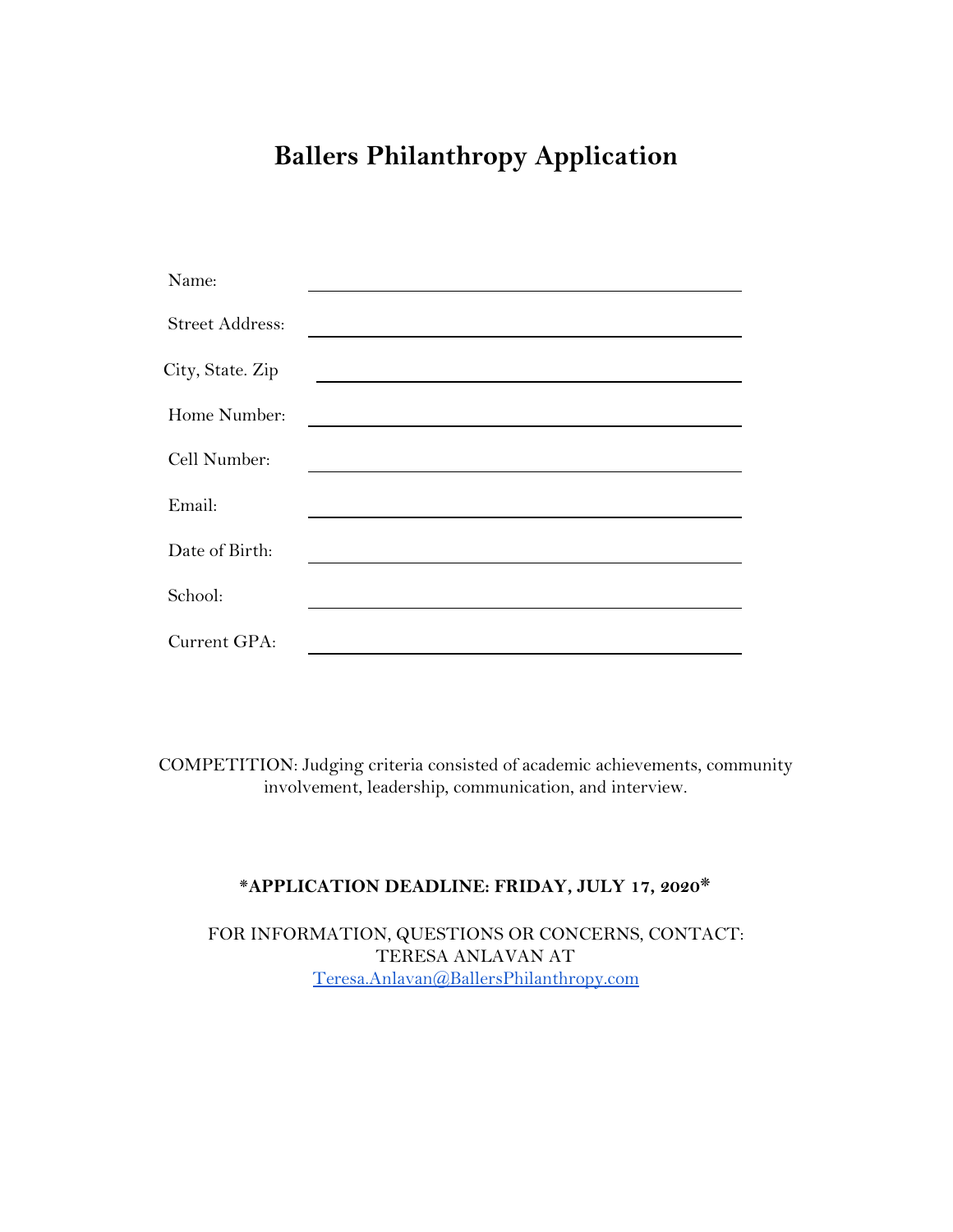## **HOLD HARMLESS AGREEMENT AND PARENT CONSENT FORM**

Please read carefully and sign below.

Inappropriate behavior, including disparaging remarks online or any form of media, by any contestant or anyone connected to a contestant before *OR* after the competition, will result in immediate and just disqualification. The same circumstances will be held in the instance of gossip or excessive criticism during or after the competition. In case of such an event the title will be passed to the contestant with the next highest rating.

I have read and understand the application and selection procedures as well as the rules and regulations of the Ballers Philanthropy Scholarship Program. I do hold harmless the Ballers Philanthropy, LLC, and its affiliates, for all loss of property and/or person and from all accidents that may result from my participation in the Ballers Philanthropy Scholarship Program or said activities surrounding the program and its legal representatives editorial, trade, advertising rights to use and publish photographs in which I may be included, for editorial, trade, advertising and any other purpose and in any manner or media. I hereby release Ballers Philanthropy and its representatives and assignees from all claims and liability relating to said photography.

Applicant Name: \_\_\_\_\_\_\_\_\_\_\_\_\_\_\_\_\_\_\_\_\_\_\_

Signature \_\_\_\_\_\_\_\_\_\_\_\_\_\_\_\_\_\_\_\_\_\_\_\_\_\_\_\_\_